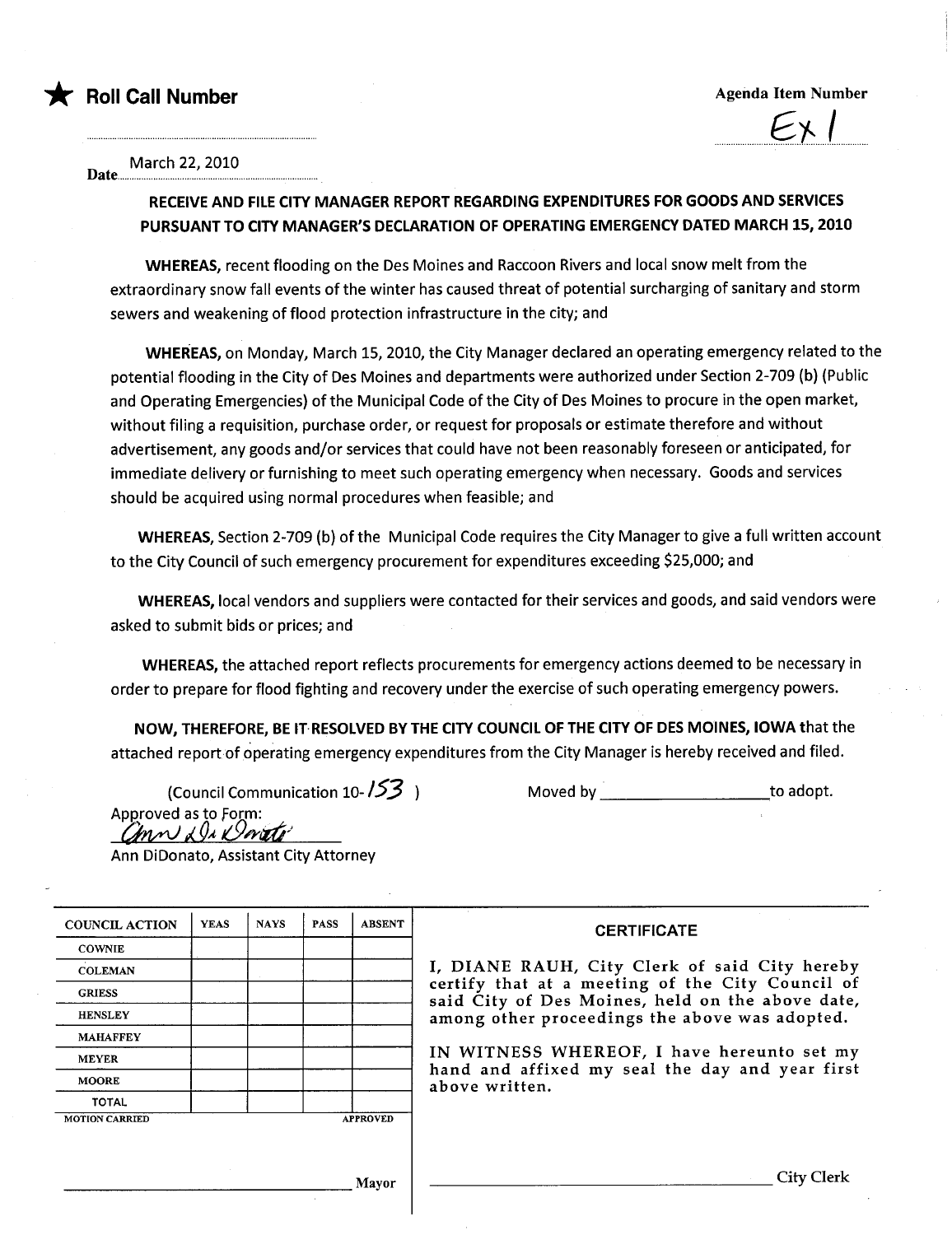## 2010 SPRING FLOODING MITIGATION EXPENSES

THROUGH 3/22/2010

| Vendor                           | PO/ Journal Datel | Total PO<br>Amount | Description                                                                                                                 |
|----------------------------------|-------------------|--------------------|-----------------------------------------------------------------------------------------------------------------------------|
|                                  |                   |                    | Solicited bids for emergency earthen levee closure services                                                                 |
|                                  |                   |                    | and awarded contracts to Corell, McAninch, The Underground                                                                  |
|                                  |                   |                    | Company and Elder Corporation. Issued blanket POs to                                                                        |
|                                  |                   |                    | Corell for \$163,315.25 and to McAninch for \$75,000.00.                                                                    |
|                                  |                   |                    | Engineering to coordinate work as needed per Public Works                                                                   |
| <b>IMCANINCH CORPORATION</b>     | 3/16/2010         | 75,000             | direction                                                                                                                   |
|                                  |                   |                    | Solicited bids for emergency earthen levee closure services                                                                 |
|                                  |                   |                    | and awarded contracts to Corell, McAninch, The Underground                                                                  |
|                                  |                   |                    | Company and Elder Corporation. Issued blanket POs to                                                                        |
|                                  |                   |                    | Corell for \$163,315.25 and to McAninch for \$75,000.00.                                                                    |
| CORELL CONTRACTORS INC           | 3/16/2010         | 163,315            | Engineering to coordinate work as needed per Public Works<br>direction                                                      |
|                                  |                   |                    | Issued PO to Corell Contracting for \$30,000 for emergency                                                                  |
|                                  |                   |                    | levee repair near Riverside Nature Island. Constructed a sand                                                               |
| CORELL CONTRACTORS INC           | 3/17/2010         | 30,000             | blanket as requested by Public Works. Time of the essence                                                                   |
|                                  |                   |                    | emergency did not allow for competitive bidding                                                                             |
|                                  |                   |                    | Solicited bids for emergency downtown bridge closure                                                                        |
|                                  |                   |                    | services and awarded contracts to Elder corp. and Van Hauer<br>& Associates. Issued blanket Po to Elder for \$85,000.00 and |
|                                  |                   |                    | Van Hauen for \$86,400.00. Engineering to coordinate as                                                                     |
| <b>ELDER CORPORATION</b>         | 3/18/2010         | 85,000             | needed per Public Works direction                                                                                           |
|                                  |                   |                    | Solicited bids for emergency downtown bridge closure                                                                        |
|                                  |                   |                    | services and awarded contracts to Elder corp. and Van Hauer                                                                 |
|                                  |                   |                    | & Associates. Issued blanket Po to Elder for \$85,000.00 and                                                                |
| IVAN HAUEN & ASSOCIATES INC      |                   |                    | Van Hauen for \$86,400.00. Engineering to coordinate as                                                                     |
| ENG982010 Total                  | 3/18/2010         | 86,400<br>439,715  | needed ner Public Works direction                                                                                           |
| GRAYBAR ELECTRIC CO INC          | 3/17/2010         | 56                 |                                                                                                                             |
| GRAYBAR ELECTRIC CO INC          | 3/17/2010         | 18                 |                                                                                                                             |
| <b>GRAYBAR ELECTRIC CO INC</b>   | 3/17/2010         |                    |                                                                                                                             |
| <b>GRAYBAR ELECTRIC CO INC</b>   | 3/17/2010         | 36                 |                                                                                                                             |
| <b>GRAYBAR ELECTRIC CO INC</b>   | 3/17/2010         | (21)               |                                                                                                                             |
| <b>GRAYBAR ELECTRIC CO INC</b>   | 3/17/2010         | 57<br>6            |                                                                                                                             |
| <b>XTREME GRAPHX AND SIGNS</b>   | 3/18/2010         | 70                 |                                                                                                                             |
| <b>XTREME GRAPHX AND SIGNS</b>   | 3/18/2010         | 70                 |                                                                                                                             |
| <b>IMID-STATES SUPPLY CO</b>     | 3/18/2010         | 41                 |                                                                                                                             |
| MID-STATES SUPPLY CO             | 3/18/2010         | 24                 |                                                                                                                             |
|                                  |                   |                    | Rented 4 trash pumps from Ziegler for \$16,640.00. Pumps no                                                                 |
| IZIEGLER INC                     | 3/12/2010         | 49,920             | available from Fleet. Bids obtained.                                                                                        |
| CENTRAL SERVICE SUPPLY INC       |                   |                    | Rented 1 trash pump from Central Service & Supply for                                                                       |
|                                  | 3/12/2010         | 24,381             | \$8127.00. Pump not available from Fleet. Bids Obtained                                                                     |
|                                  |                   |                    | Rented skid steer loader from Capital City Equipment for                                                                    |
| CAPITAL CITY EQUIPMENT CO        | 3/12/2010         | 3,780              | \$3780.00. Equipment type not available from Fleet. Bids                                                                    |
|                                  |                   |                    | lobtained.<br>Purchased 500' of 16" discharge hose from HD White Cap                                                        |
| HD SUPPLY WHITE CAP CONSTRUCTION |                   |                    |                                                                                                                             |
| <b>SUPPLY</b>                    | 3/16/2010         | 19,490             | Construction Supply for \$19,490.00. Only 1 source found for<br>this size hose.                                             |
|                                  |                   |                    |                                                                                                                             |